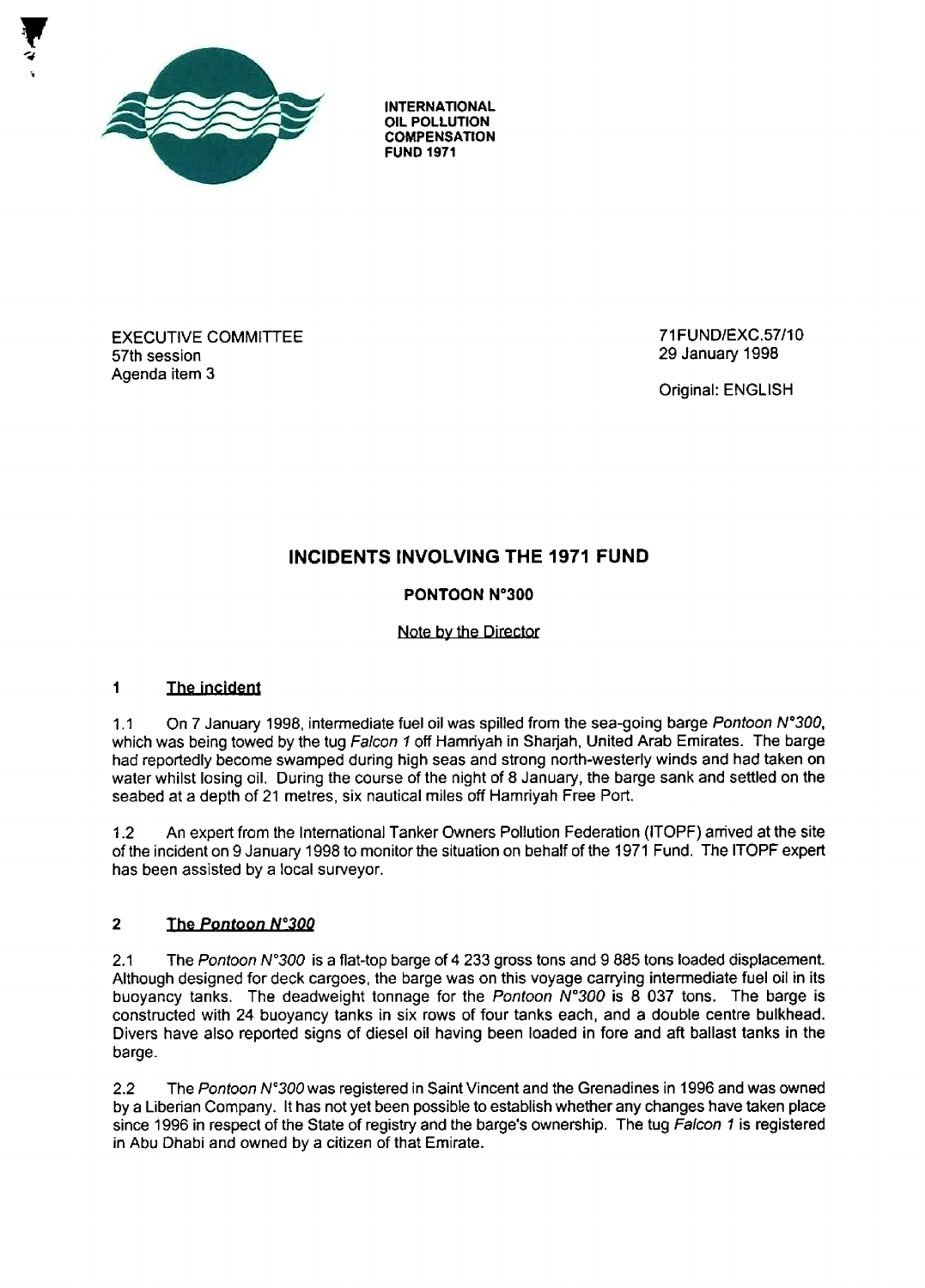2.3 The Director has investigated whether the Pontoon N°300 falls within the definition of 'ship' laid down in Article I.1 of the 1969 Civil Liability Convention, ie "any seagoing vessel and any seaborne craft of any type whatsoever, actually carrying oil in bulk as cargo". In a letter to the Ambassador of the United Arab Emirates in London dated 9 January 1998, the Director made the point that the compensation system established by the 1969 Civil Liability Convention and the 1971 Fund Convention applied only if the barge fell within the definition of 'ship' laid down in the Conventions .

2.4 The 1971 Fund's technical expert has informed the Director that the Pontoon N°300 was built as a launch vessel for offshore oil structures and was designed to proceed to sea . He takes the view that the Pontoon N°300 should be considered as a seaborne barge, or even a seagoing vessel. In the light of this information, the Director considers that the Pontoon  $N^{\circ}300$  falls within the definition of 'ship' in the 1969 Civil Liability Convention.

# **3 Attempts to raise the sunken barae**

3 .1 Divers employed by a local salvage contractor, Whitesea Shipping & Supply Co (WSS) , surveyed the sunken Pontoon N°300 on 8 January 1998 and reported that eight of the portside tank covers were missing, indicating that at least 3 000 - 4 000 tonnes of intermediate fuel oil had escaped . The other tank covers were reported to be sound and tight, but oil continued to leak from vent pipes and from cracks and holes in the deck plating. During the following week further work was carried out by the divers to plug and seal the various points of seepage. In the afternoon of 9 January there was a sudden release of about 300 tonnes of intermediate fuel oil when a tank cover broke free after divers had been plugging remaining leaks from cracks and holes. The divers later discovered that most of the tanks on the barge were interconnected, making it more difficult to estimate the total quantity of oil spilled.

3.2 WSS was appointed by the Sharjah Ports Authority on 8 January to inspect the sinking barge and to plug the worst leaks at a fixed price of US\$20 000 (£12 000). On completion of this phase the Federal Government of the United Arab Emirates appointed WSS as salvor to remove oil from the tanks and raise the sunken barge for a lump sum of Dhs 2 million (£330 000)

3.3 Contingency measures in case of further oil spillage during salvage were agreed between the Federal Environment Agency (FEA), the Frontier and Coast Guard Service (FCGS) and WSS . For the refloating attempt, FEA engaged a local contractor (Fairdeal) to provide a Russian-built self-propelled skimmer with dispersant spraying capability. Personnel from the Abu Dhabi National Oil Company (ADNOC) were on hand to spray dispersant from a helicopter, but these resources were withdrawn on 27 January due to a lack of government funding.

3.4 An attempt at raising the barge in the evening of 20 January ended in failure and the barge sank for a second time. A small quantity of oil spilled. A second salvage attempt was made on 21 January, but this attempt was also unsuccessful and the barge sank for a third time. During the course of the night a substantial quantity of oil was spilled, possibly as much as 100 tonnes . Further attempts were made to raise the barge during the following week but these attempts were unsuccessful .

# **4 Clean-uponeralions**

4.1 The spilt oil spread over 40 kilometres of coastline, affecting four Emirates, namely Sharjah, Ajman, Umm Al Quwain and Ras Al Khaymah. The worst affected Emirate is Umm Al Quwain, where there is a beach hotel and a fishing harbour at Al Naqaa .

4.2 For the first six days after the initial spill oil was drifting off the coast. On 13 January strong onshore winds drove the drifting oil ashore and deposited it on sandy beaches and in the adjoining vegetation. The only oil remaining offshore was the small continuous release from the sunken wreck.

4.3 Intermediate fuel oil is naturally dispersible, and natural dispersion in the surf zone significantly reduced the quantity of oil deposited on the shorelines.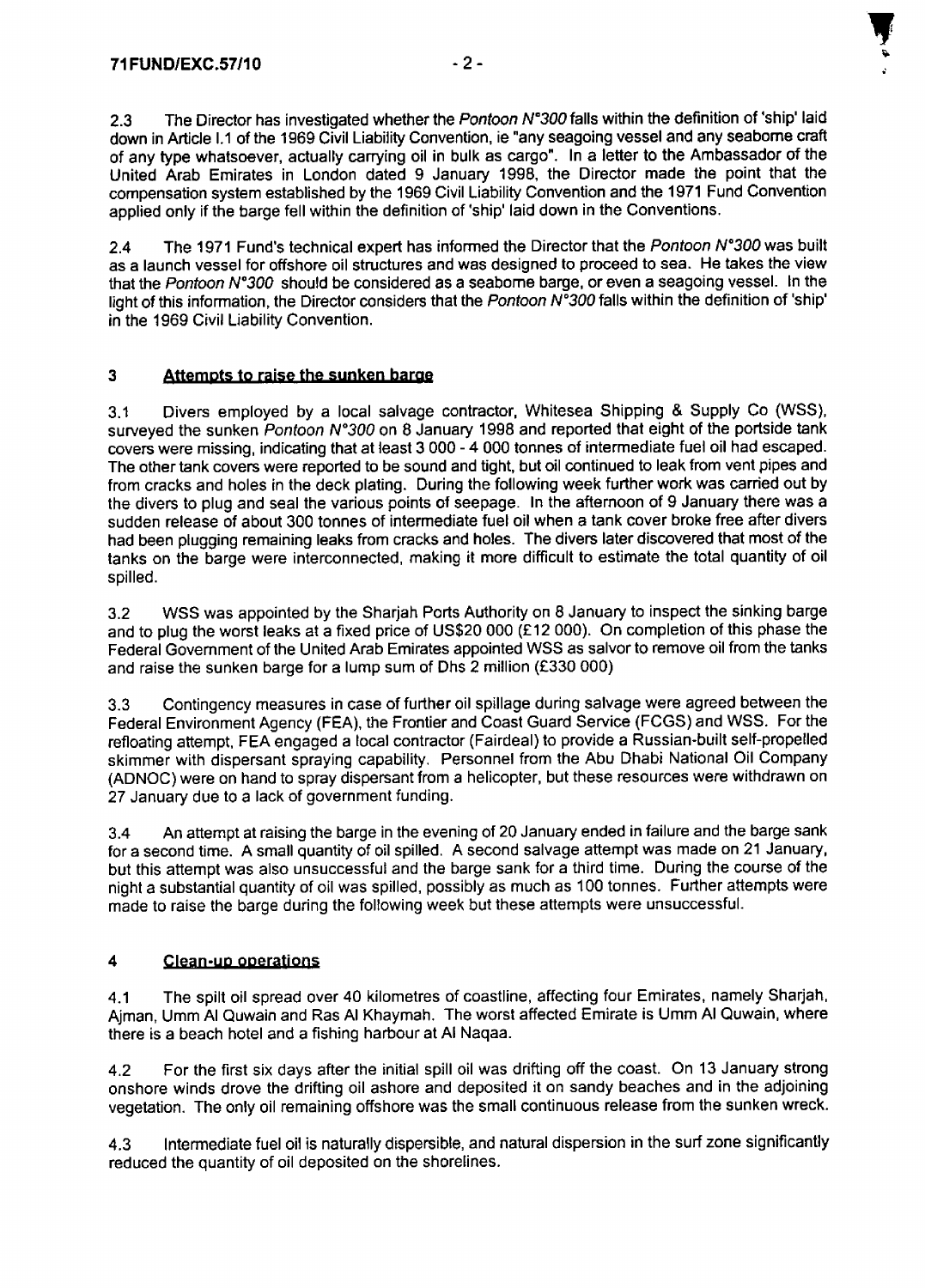**4.4 Initially, very little was done to deal with the spilt oil and there was uncertainty as to who was i <sup>n</sup>** charge. At a meeting on 9 January 1998 chaired by the Minister of Health, in his capacity as Chairman of FEA, it was clarified that FEA was to co-ordinate spill response activity, with support from FCGS and municipal authorities. However, co-ordination and control of clean-up activity by FEA was hampered **by a lack of resources and funding . On 22 January the Assistant Under Secretary of the Ministry of the** Interior stated that no further funds were available to the federal Government and that shoreline clean-up **operations would be suspended . Municipal authorities have not agreed to take over the work .**

4.5 On 8 January ADNOC mobilised some booms and oil recovery equipment from its base at Ruwais south of Abu Dhabi, whilst a local contractor (Lamnalco) moved three trucks with containerise d booms and skimmers from the stockpile operated by the Petroleum Association of Japan (PAJ) in Abu Dhabi. This equipment was later transferred to Umm Al Quwain Free Port Zone .

4.6 The fishing harbour at Al Naqaa near Umm Al Quwain is formed by two rock breakwaters which tended to act as a natural collection point for oil drifting along the coast. An ADNOC clean-up team recovered some 60 tonnes of oil from the harbour. The collected oil was transported by vacuum truck <sup>s</sup> to a disposal pit.

4.7 Onshore clean-up operations were carried out on a number of beaches by the Dubai Petroleum Company, Lamnalco and Fairdeal under the co-ordination of FEA. All shoreline clean-up operation <sup>s</sup> were suspended on 24 January when Government funds allocated for the task had been exhausted . The operations were hampered by lack of funds .

# **5 Affected resources**

### 51 A Marine Resources Research Centre

5.1 .1 A Marine Resources Research Centre located at Umm al Quwain is run by the Ministry of Agriculture and Fisheries. This centre cultivates commercially important species of fish and prawns to marketable size or for release to the wild ("ocean ranching"), conducts scientific surveys and research and provides training and promotion in the field of aquaculture. The Centre consists of four large outdoor tanks, numerous smaller tanks and an educational aquarium stocked with local marine life . The presence of oil in the entrance channel to Khawr Umm al Quwain on 8 January prompted the complete closure of the sea water intake to the Centre. The facility then relied on re-circulation pumps and additional aeration to maintain water quality in the cultivation tanks. On 10 January pumping from the sea water well was resumed at times of high water during the day when the sea water intake site could be confirmed to be free of drifting oil. It is very likely, however, that suspended oil droplets entered the facility with the seawater. The Centre may have suffered losses due to physical contamination of cultivation facilities, extra costs in supplementing sea water supplies by tank trucks and disruption of cultivation programmes for various species .

5.1.2 The interruption of the continuous sea water pumping led to a mangrove lagoon and ditch becoming partially drained. Two temporary barriers were constructed on 10 January to prevent more oil entering the lagoon, and to maintain water levels in the lagoon. However, during spring high tides of 13-14 January the whole mangrove area was inundated, causing extensive contamination of mangrove roots. Juvenile fish, crabs and a few birds inhabiting the lagoon have died from the presence of oil and stagnating sea water.

# 5.2 Traditional fishing

There are a number of fishing villages in the area affected by oil pollution. Fishing is carried out from small boats. There are also 5-15 floating pens for storing or rearing fish that have been captured live in traps. There are two main fish markets in the Umm Al Quwain area .